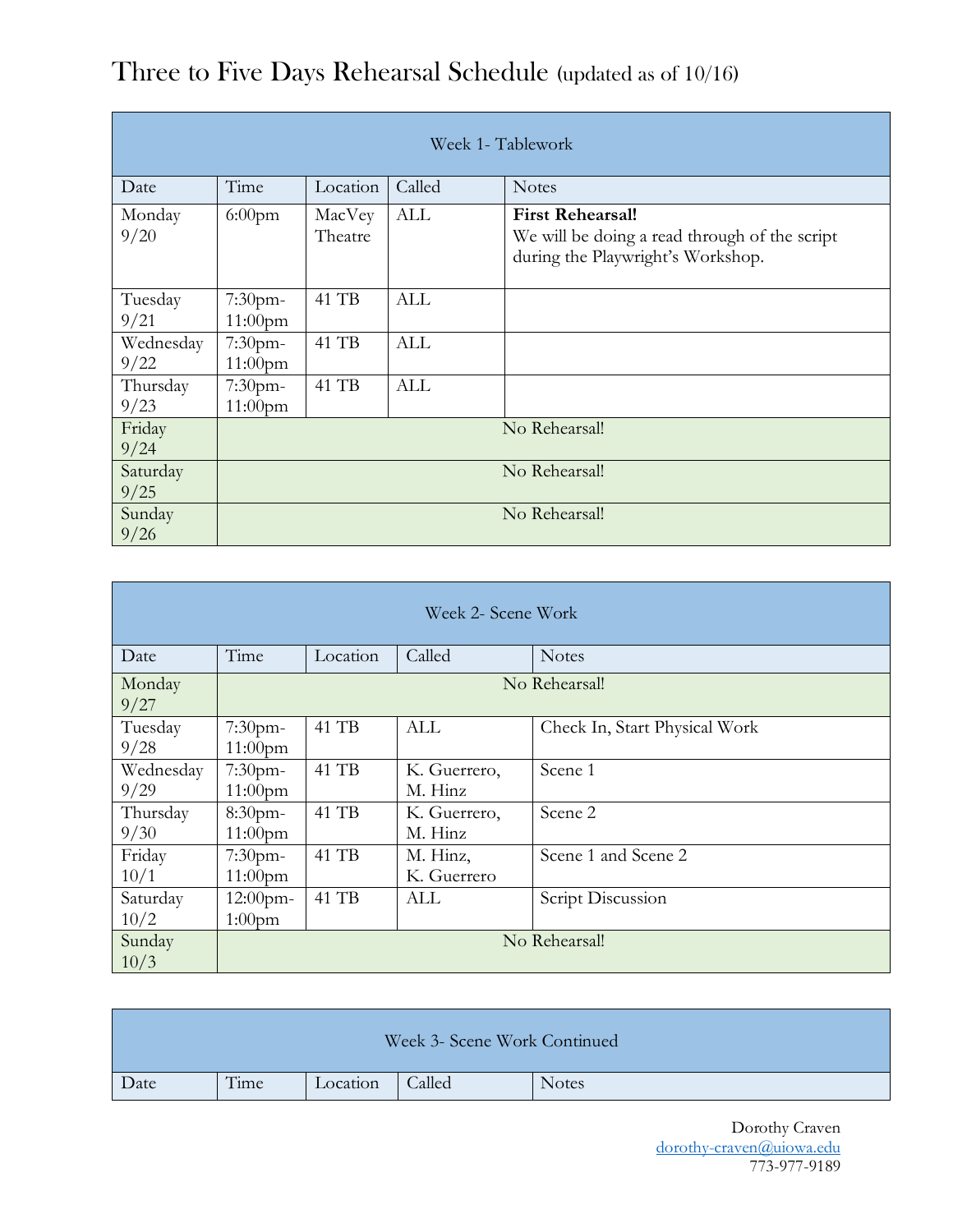| Monday    | No Rehearsal! |        |             |                     |  |
|-----------|---------------|--------|-------------|---------------------|--|
| 10/4      |               |        |             |                     |  |
| Tuesday   |               |        |             | Rehearsal Cancelled |  |
| 10/5      |               |        |             |                     |  |
| Wednesday | 7:30pm-       | 172 TB | D. Meadows- | Scene 3             |  |
| 10/6      | $11:00$ pm    |        | Sanderlin,  |                     |  |
|           |               |        | M. Hinz,    |                     |  |
|           |               |        | K. Guerrero |                     |  |
| Thursday  | 8:30pm-       | 172 TB | D. Meadows- | Scene 3             |  |
| 10/7      | $11:00$ pm    |        | Sanderlin,  |                     |  |
|           |               |        | M. Hinz,    |                     |  |
|           |               |        | K. Guerrero |                     |  |
| Friday    | $7:00$ pm-    | 172 TB | D. Meadows- | Scene 3             |  |
| 10/8      | $11:00$ pm    |        | Sanderlin,  |                     |  |
|           |               |        | M. Hinz,    |                     |  |
|           |               |        | K. Guerrero |                     |  |
| Saturday  | 12:00pm-      | 172 TB | M. Hinz,    | Scene 2             |  |
| 10/9      | $4:00$ pm     |        | K. Guerrero |                     |  |
| Sunday    | No Rehearsal! |        |             |                     |  |
| 10/10     |               |        |             |                     |  |

Three to Five Days Rehearsal Schedule (updated as of 10/16)

| Week 4- Finalizing Scene Work |                                |                    |                                                      |                                                                                               |  |
|-------------------------------|--------------------------------|--------------------|------------------------------------------------------|-----------------------------------------------------------------------------------------------|--|
| Date                          | Time                           | Location<br>Called |                                                      | <b>Notes</b>                                                                                  |  |
| Monday<br>10/11               | No Rehearsal!                  |                    |                                                      |                                                                                               |  |
| Tuesday<br>10/12              | $7:00$ pm-<br>$11:00$ pm       | 172 TB             | <b>ALL</b>                                           | 7:00-8:30- Transitions with Kat<br>8:30-11:00- Scene 4 Staging, Taking Actors<br>Measurements |  |
| Wednesday<br>10/13            | 8:30pm-<br>$11:00$ pm          | 172 TB             | M. Hinz,<br>D. Kapoor                                | <b>Marketing Information Due!</b><br>8:30-11:00- Scene 4 Staging                              |  |
| Thursday<br>10/14             | $7:00$ pm-<br>$11:00$ pm       | 172 TB             | K. Guerrero<br>M. Hinz<br>D. Kapoor                  | 7:00-8:45- Scene 1<br>8:45-11:00- Scene 4                                                     |  |
| Friday<br>10/15               | 4:30-5:45 Fight Choreo         |                    |                                                      |                                                                                               |  |
| Saturday<br>10/16             | 12:00pm-<br>4:00 <sub>pm</sub> | 172 TB             | M. Hinz,<br>D. Meadows-<br>Sanderlin,<br>K. Guerrero | Running Scenes 1, 2, 3                                                                        |  |
| Sunday<br>10/17               | No Rehearsal!                  |                    |                                                      |                                                                                               |  |